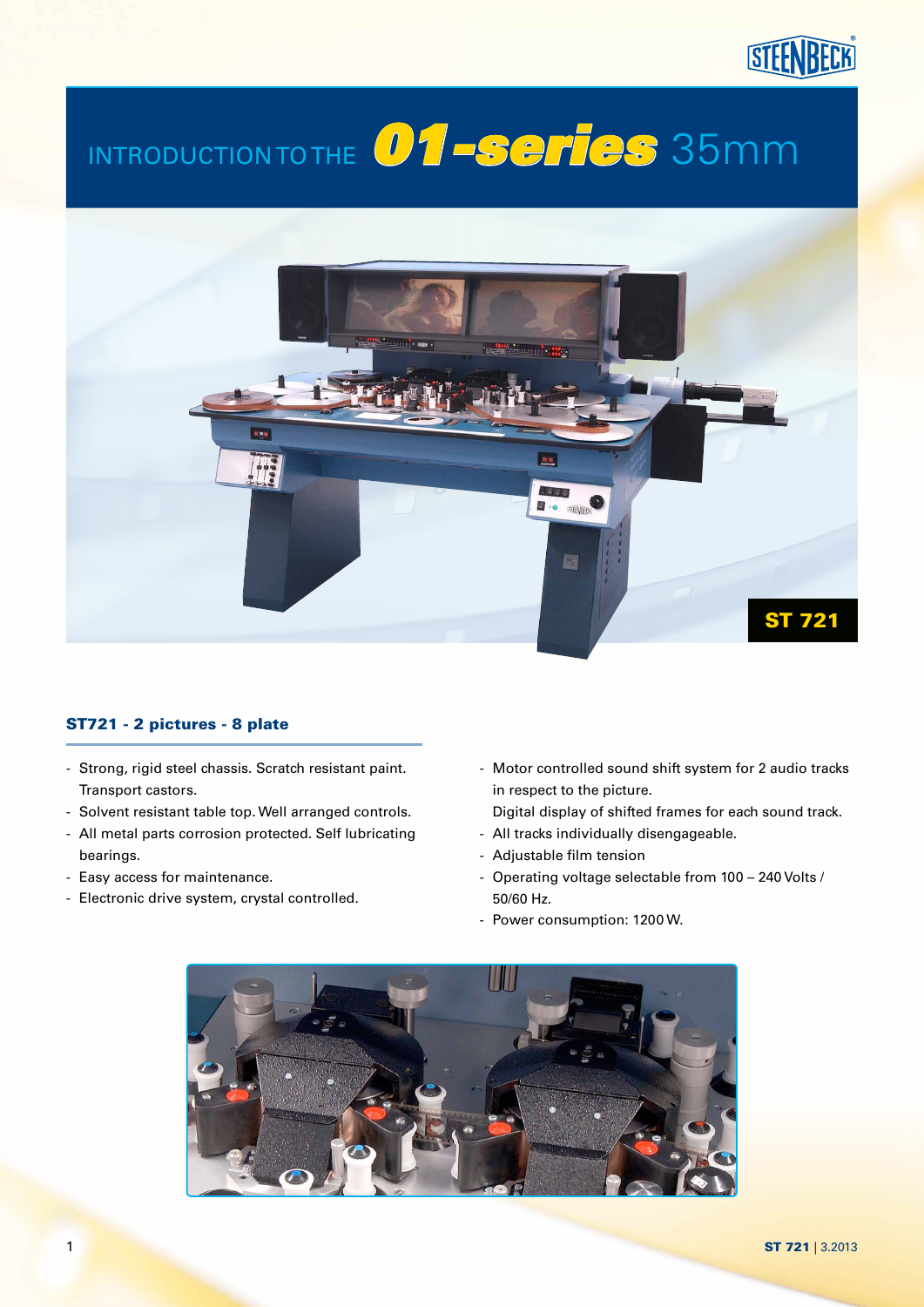

#### **Configuration**

- Track 1: 17,5/35mm SEPMAG 1-channel.
- Track 2: 17,5/35mm SEPMAG 1-channel.
- Track 3: standard picture (left), option CinemaScope (ST93).
- Track 4: standard picture (right), option CinemaScope, (ST93), picture with COMOPT.

Film capacity: 1x 450 meter (1350ft) picture film  $-1x$ 300 meter (1000ft) picture film – 2x 500 meter (1500ft) sound film.

- Two selectable image systems by user: academy (standard), cinemascope (optional) Other formats like S35 or Widescreen on request.
- Ground glass back-illuminated.
- Multipurpose processor counter display, monitoring all stages of counting: time  $-$  length (meters / feet)  $$ frames and converts every count into another.
- second universal counter: option ST5001

#### Picture System:

- Optical compensation with 18 face revolving prism.
- Very brilliant, bright (170 lux) and sharp (>80 lines/mm picture).
- Excellent picture steadiness (<0,5%).
- Framing at standstill and during operation.
- Lamp 12 Volts / 100 Watt / high quality projection screen.
- Lamp is automatically dimmed in still stand to protect the film from heat.
- Lamp is easily accessible and can be adjusted from the (top) working plate in three ways to get the maximum light quality.
- Projection system with highly polished surface mirrors.
- Special condenser system with heat absorbing filter.
- Projection areas: standard 212 x 298mm Other formats like Cinemascope, 1:1,85, Super35 etc. all optional up to 212 x 500mm.
- (video) camera adaptor system (optional).

#### Drive System

- Well proven one motor drive system with belt driven frictions with adjustable film tension.
- Adjustable time for acceleration and deceleration for maximum safe film handling.
- Sync speeds 24/25 f.p.s. (frames per second).
- Variable wind speed from 0 to 100 f.p.s.
- Changing 35mm sprocket and sprocket ring for shrunken material is possible (optional).
- Variable speed control from 0 100 f.p.s. including display for an exact read-out film speed. (optional)

#### Audio System:

- Two way high quality loudspeakers, nominal 2 x 30 Watt.
- Balanced XLR mono (stereo optional) +4Db output.
- Faders for each sound channel.
- Master amplifier for volume, treble and bass/
- Headphone socket. (1/4"jack)
- Automatic muting at high speed.
- White (standard) and red light (optional) COMOPT, changeable by user.
- Frequency response: COMOPT 40 8.000 Hz within +/- 2Db.
- Signal-to-noise ratio: COMOPT 58Db.
- Wow and Flutter, linear <0,3%.